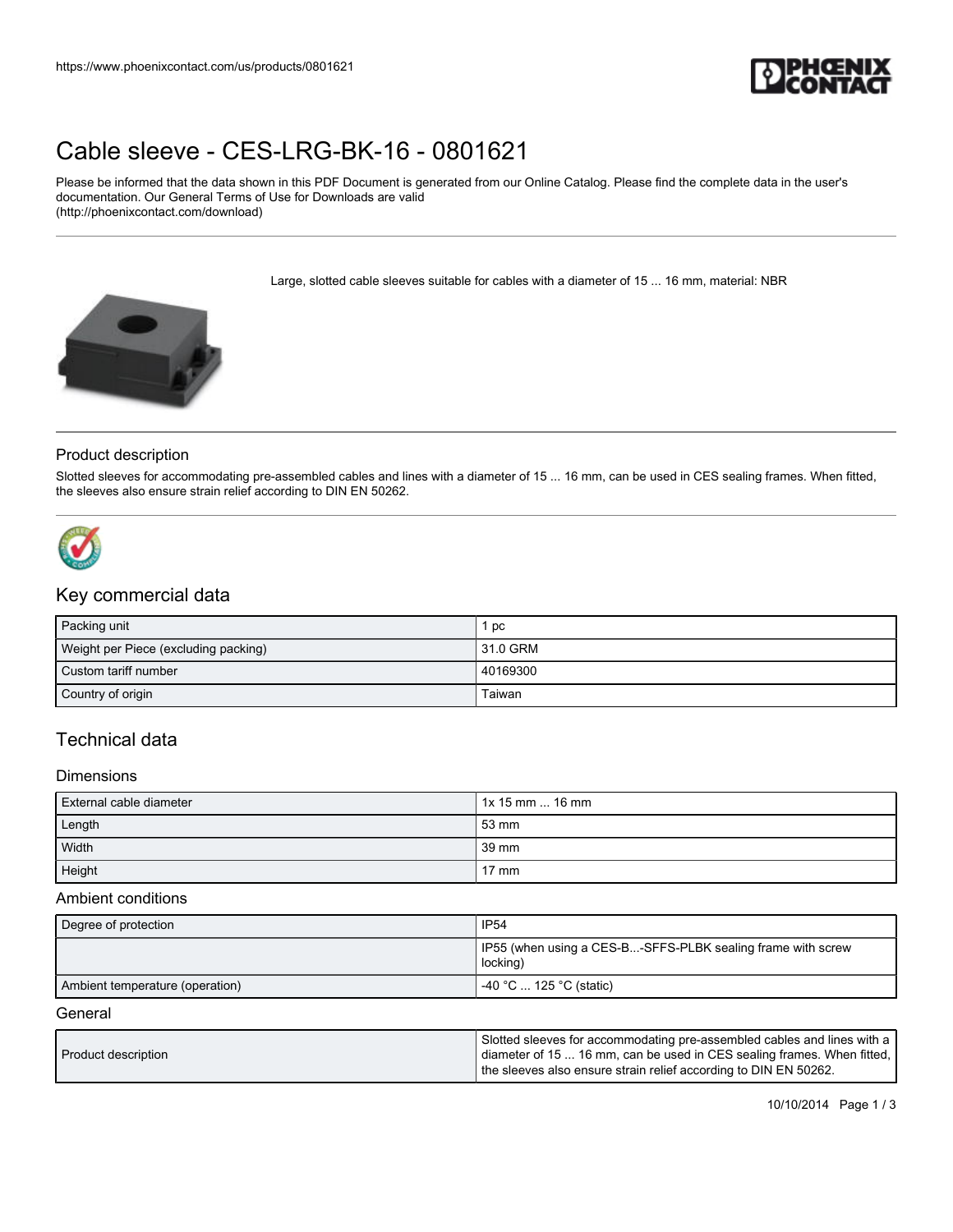

# [Cable sleeve - CES-LRG-BK-16 - 0801621](https://www.phoenixcontact.com/us/products/0801621)

## Technical data

### General

| Material | <b>NBR</b> |
|----------|------------|
| Color    | black      |

## **Classifications**

## eCl@ss

| eCl@ss 4.0 | 27081002 |
|------------|----------|
| eCl@ss 4.1 | 27081002 |
| eCl@ss 5.0 | 27081002 |
| eCl@ss 5.1 | 27081002 |
| eCl@ss 6.0 | 27081002 |
| eCl@ss 7.0 | 27081002 |
| eCl@ss 8.0 | 27081002 |

## ETIM

| ETIM 3.0 | EC000879 |
|----------|----------|
| ETIM 4.0 | EC000451 |
| ETIM 5.0 | EC000451 |

## UNSPSC

| UNSPSC 6.01          | 30212109 |
|----------------------|----------|
| <b>UNSPSC 7.0901</b> | 39121708 |
| <b>UNSPSC 11</b>     | 39121708 |
| <b>UNSPSC 12.01</b>  | 39121708 |
| UNSPSC 13.2          | 39121708 |

## Drawings

#### Dimensioned drawing



Dimensional drawing